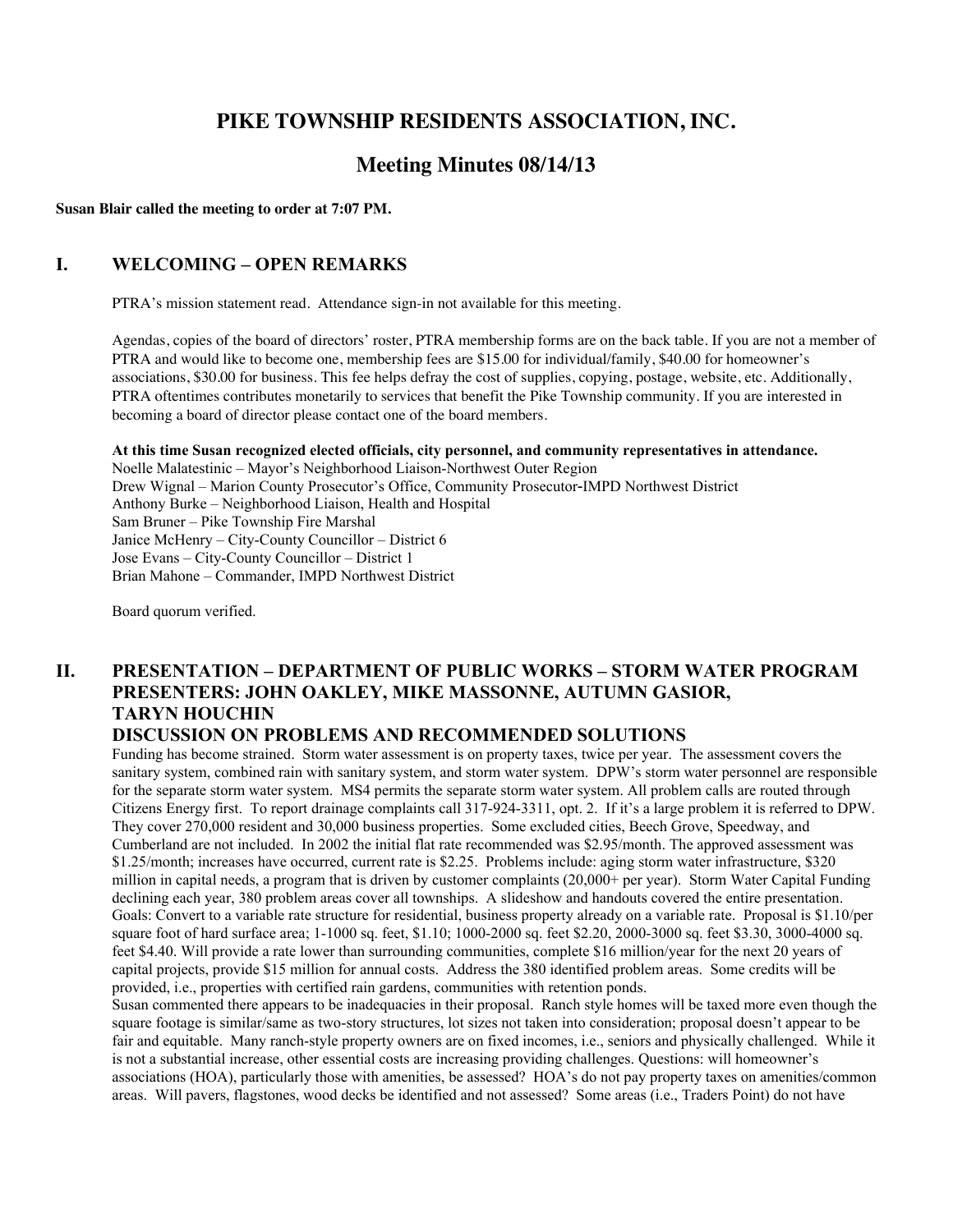storm sewers, however, they are assessed. If the current residential flat rate structure were retained, what would the rate be to accommodate funding needs? No current answer on flat rate. HOA's are assessed storm water fees. DPW attendees were thanked for their attendance and presentation.

# **III. APPROVAL OF JULY MINUTES**

Nancy motioned to approve as written. Ron seconded. Motion carried unanimously.

### **IV. TREASURER'S REPORT**

No report. With a deposit and one withdrawal, balance is approximately \$150.00 more.

# **V. REPORT FOR PIKE TOWNSHIP FROM INDIANAPOLIS METROPOLITAN POLICE DEPARTMENT NORTHWEST DISTRICT AND PROSECUTOR'S OFFICE DREW WIGNAL OR HEATHER KISTLER**

No report from Drew Wignal. Due to length of storm water presentation, Drew had to depart. Commander Brian Mahone was in attendance. Offenders are returning from the "system" and no one knows they have been released. He believes there should be a screening 6 months in advance of release and home visits after that. He requires officers to have 5 traffic stops per day in the Northwest District. Not all are ticketed. Last year they stopped 38,000 vehicles. The purpose is crime prevention; much can be learned, identified and prevented with traffic violation stops. There was a reduction in crime last year. Concerns with "street level robberies," 13-14 year olds have become a huge problem. More officers are needed, but since funding isn't available, the department has to work more efficiently. Also, the vehicle fleet is hurting. Requested that residents go to IMPD Northwest District's Facebook page and "like" it. Commander Mahone was thanked for his attendance and information.

# **VI. WELCOME TO AND REPORT FROM NOELLE MALATESTINIC, SENIOR MAYOR'S NEIGHBORHOOD LIAISON-NORTHWEST OUTER REGION**

Noelle started August 1st. She has been a neighborhood liaison since 2008. She lives in Wayne Township. If there are any outstanding issues, Karen (Pike's former MNL) will fill Noelle in. Indy Greenways has their second round of meetings at Krannert for the Municipal Gardens. Mayors Night Out in Perry Township is coming up. Mayors Night Out for Pike Township is scheduled for 11/14, location to be determined. Noelle can be reached at 317-408-1991. Her e-mail address is **Noelle.malatestinic@indy.gov** .

Sam Bruner announced an arsonist is within the 62<sup>nd</sup> and Rodebaugh area. Fire department had a run in the area. House had the water turned on and set on fire. Asked residents to be aware and report any suspicions. Sam can be reached at 317-347-5860, ext. 2105.

## **VII. ANNOUNCEMENTS, PLAT REPORTS, AND CORRESPONDENCE**

No announcements, plat reports or correspondence.

## **VIII. ALCOHOL PERMITS**

No Alcohol permits presented.

## **IX. LAND USE – NEW PETITION**

**1) 7355 Woodland Dr. – 2013-UV2-014** Woodland Investments, LP requests a variance of use to provide for general office uses (not permitted) and a detention center (not permitted), without overnight stays, with the addition of a Sally Port, a secured, controlled entryway. Current zoning is I-2-S. Council District 1. Hearing date continued by adjacent property owner to 9/10/13, BZA II. Presenter is Gene Valanzano and/or Murray Clark. Chairperson is Ron Rodgers, PTRA Vice-President, District III. *Federal immigration office. Office and detention center will be used to identify and process immigrant violators,*

*primarily those with visa or passport violations. The detention center will include 3 cells with no overnight stays.*